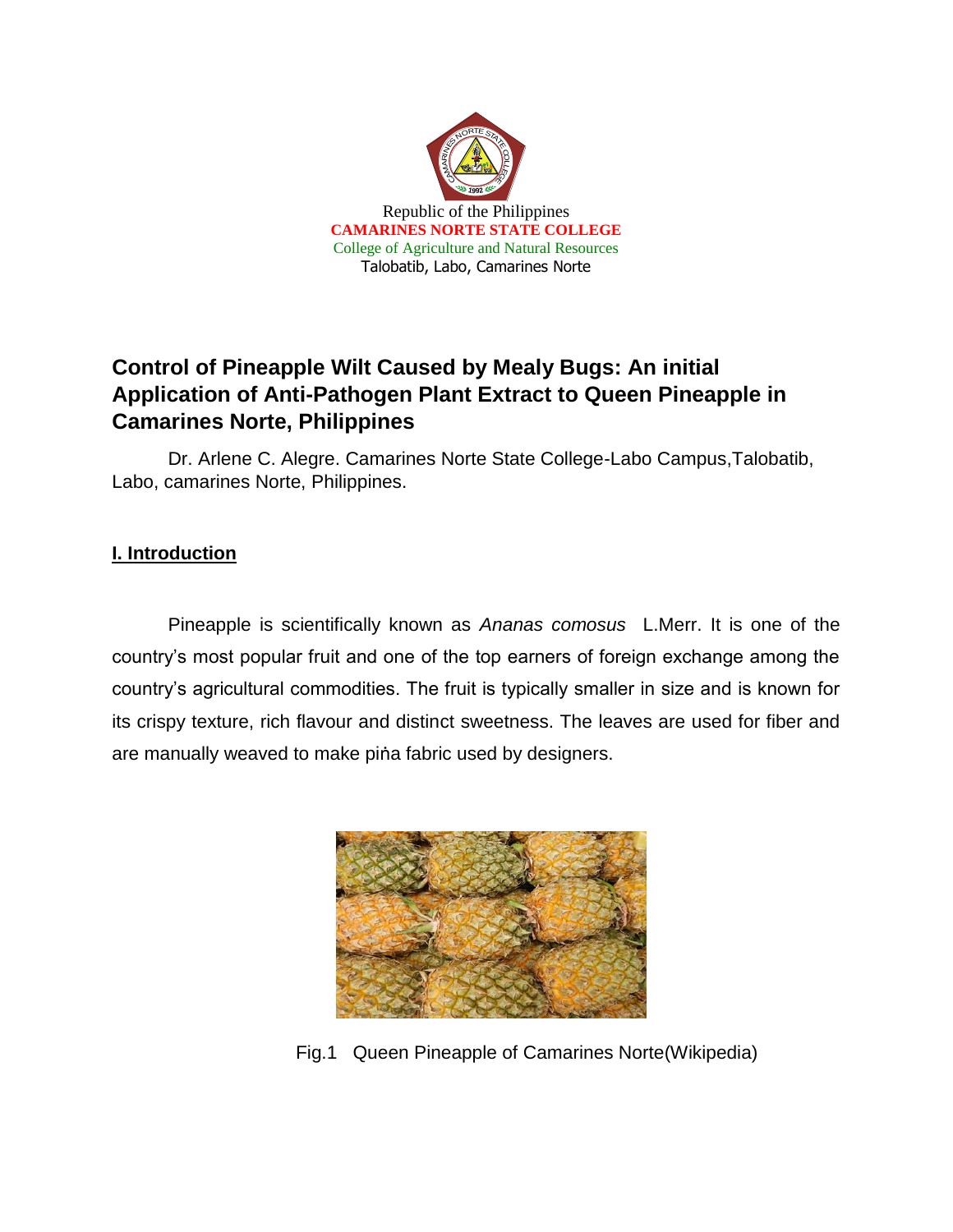#### **II. Economic importance of pineapple**

The Philippines is a leading exporter of fresh and processed pineapple products in the world next to Thailand. In 2010, the two biggest processing plants-Dole Philippines contributed 57.8 and 47.6% shares in US market for canned and fruit cup products while Del Monte contributed 9.0 and 36.7% market shares for the same products. These two companies and a farmers' cooperative in **Basud Camarines Norte** are the biggest fresh pineapple exporters in the Philippines with roughly 65% of fresh pineapple shipment. According to the Department of Agriculture, 92% of the pineapple in Bicol comes from **Camarines Norte** which supplies from 30,000 to 50,000 MT per cycle of 12 to 15 months. At present, Japan serves as the biggest export market for the Philippines.

### **III. Pests and Diseases**

Like most crops pineapples are infested by a variety of insect pests. Commonly known pests that affect pineapple plants are mealy bugs, scale insects, thrips, fruit borer, bud moths, midgets, fruit flies, white grubs, beetles, weevils, termites and mites. In many countries, mealy bugs are considered the most important insect pest of pineapple as it causes serious crop damage.

Mealybug causes wilt disease (also called pineapple wilt or quick wilt) is the leading cause of economic loss in pineapple. It is characterized by a loss of turgidity in the leaves resulting to reddish colouring, wilting and drying of the affected leaf portions. Infected plant also shows stunted growth and poor root development.





 Fig. 2 a. Mealy bug infested Q.Pineapple fruit and b. Mealy bug attacking pineapple root [\(www.google.com.ph\)](http://www.google.com.ph/)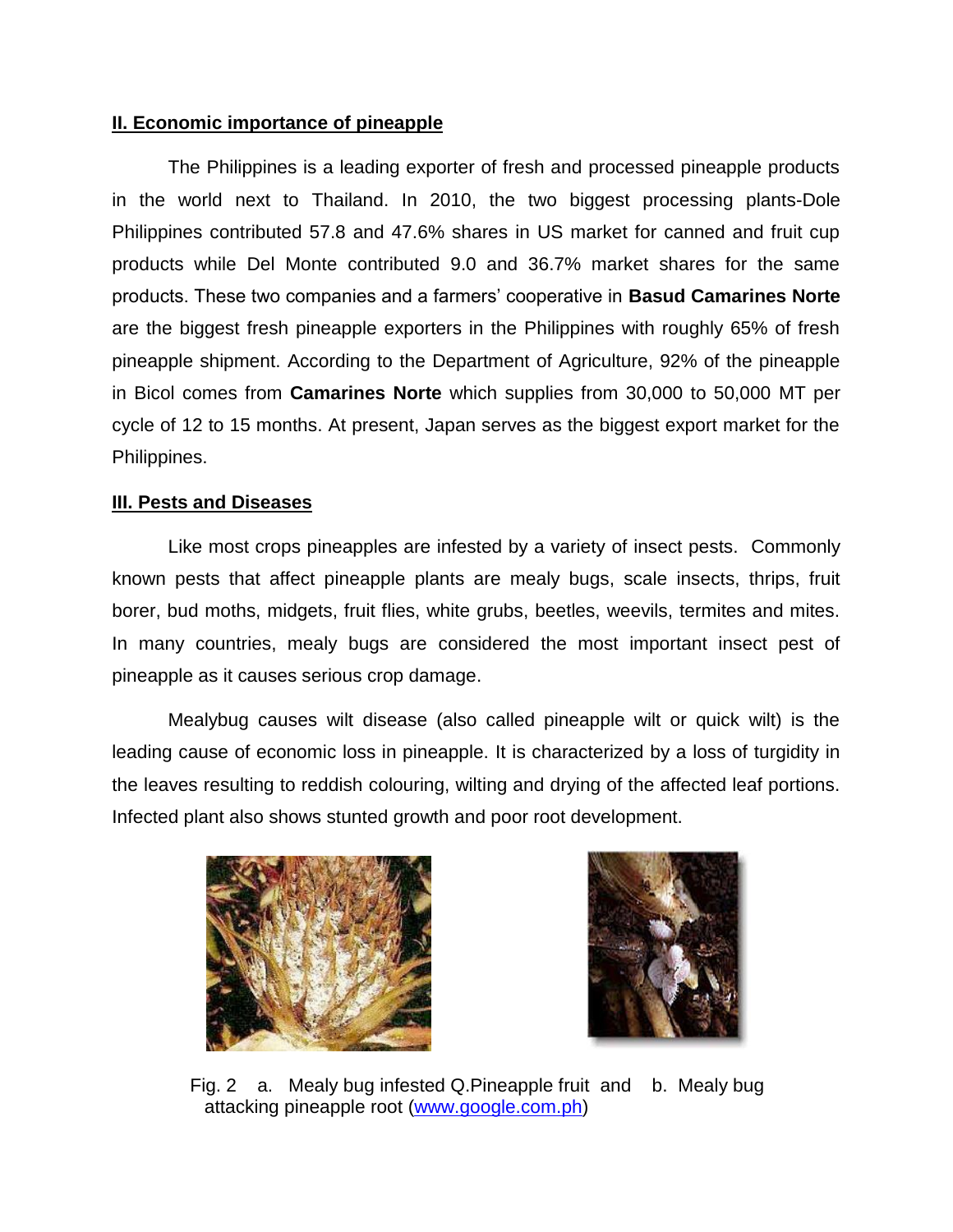According to studies, soil and climatic factors, crop stages and crop management practices affect the intensity of mealy bug infestation. Some researchers warned that unless the disease is managed, it will be hard for farmers to grow pineapple commercially as in the case of Hawaii and probably to other parts of the world. Because of the alarming damage, farmers turn to insecticide use to control mealy bugs. Pesticide use to control the disease was noted as early as 1920s but despite the serious efforts, it was generally not successful. In the 1930s, wilt was managed by spraying oil emulsions. The advent of the boom spray increased the effectiveness of insecticide applications. After the Second World War, oil sprays were replaced with organophosphorous compounds: parathion, malathion, and diazinon. The safety precautions necessary for using parathion were too costly, and parathion was abandoned for mealy bug control (Carter 1967).

Further, reports said that chemical control of mealy bugs is not easy. For one, the coverage of a pineapple plant with an insecticide is not possible. Mealy bugs tend to be deep in leaf axils, under the sepals of blossoms, or inside of closed blossom cups where they are protected from insecticidal sprays (Jahn 1995). The thick, waxy coating on mealy bugs makes insecticide penetration difficult. Even the use of systemic insecticides was observed to be impractical for mealy bug control.

#### **IV. Application anti-pathogen plant extract.**

In the attempt to find an environmentally safe control for this pest, an initial application of an anti-pathogen plant extract ( Path-Away®) to naturally infected pineapple plantation was conducted twice last March , 2014. Pineapple plants suspected to be infected or those showing the reddish colouring on their leaves were sprayed using a hand sprayer. Plants are on their early fruiting stage so each plant were carefully sprayed covering all parts to ensure proper treatment. After 3 weeks, a noticeable change in leaf color was observed as shown in Figure 3. The reddish color was gone and the pineapple leaves were almost back to its original color. The absence of mealy bugs were also noted to treated plants.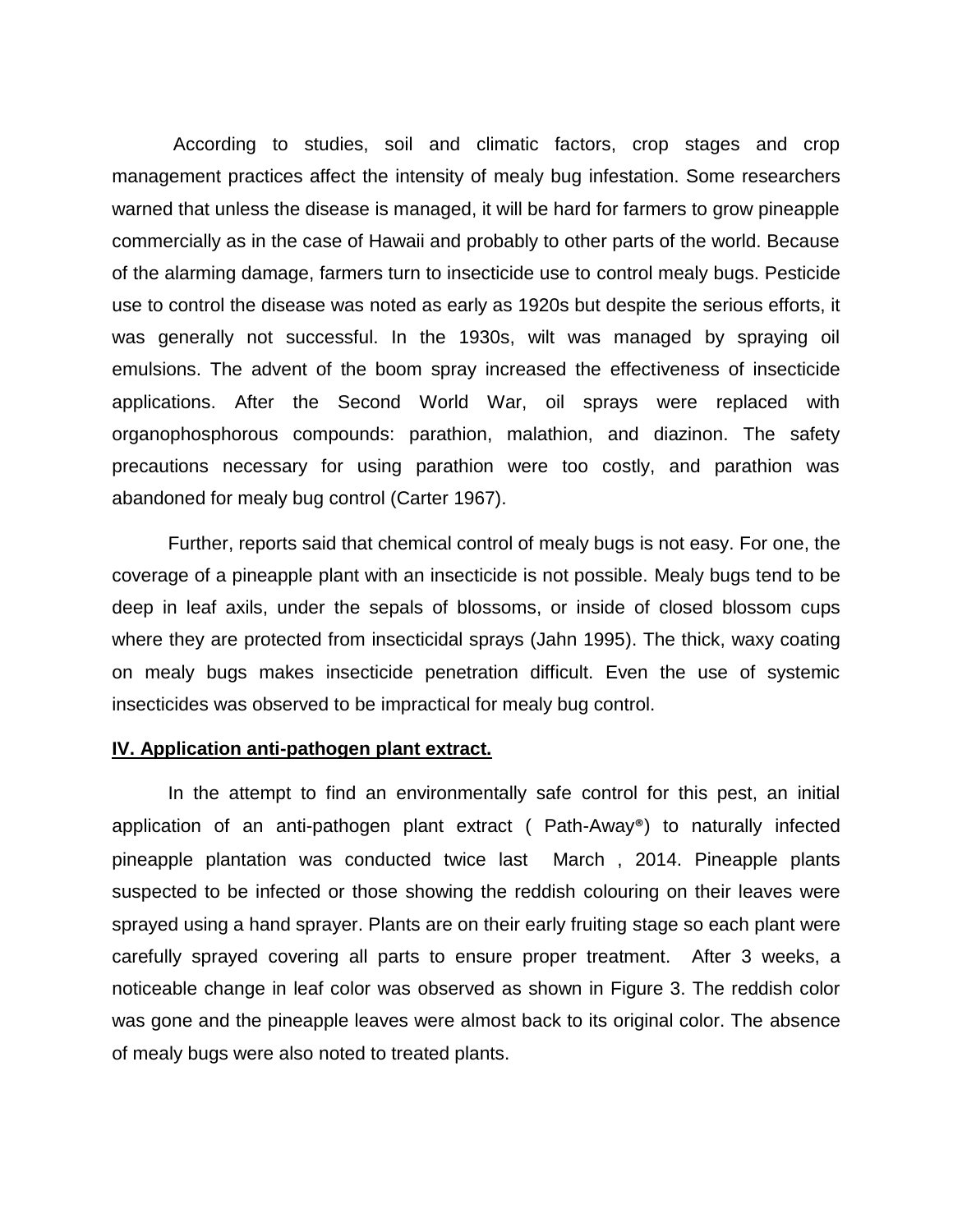To be able to produce a conclusive result regarding this reaction, a bigger trial is being prepared in several mealy bug infected pineapple plantation in Camarines Norte. This initial result already gave us hope to protect our pineapple to the devastating effects of pineapple wilt causing mealy bugs. To control this disease using this anti – pathogen extract would mean more income and better environment to our farmers and the province as a whole.



Fig.3 a). A suspected mealy bug wilt and b.) Pineapple plant 21 days after treatment

## **V. References**:

- 1. Jahn, G. C., J. W. Beardsley, and H.González-Hernández. A Review of the Association of Ants with Mealybug Wilt Disease of Pineapple**.** . R*PROC*EVIEW*. H*: A*AWAIIAN*NTS AND *ENTOMOL* PINEAPPLE*. SOC* M*. (2003) 36:9–28* MEALYBUG WILT.
- 2. Pineapple News. Issue No. 17 Addendum to Newsletter Pineapple Working Group of the I.S.H.S. August, 2010.
- 3. Abstracts of the 7<sup>th</sup> International Pineapple Symposium July 13-15, 2010 at Johor Baru, Malaysia.
- 4. Department of Agriculture. 2014. www.da.com.gov.ph.